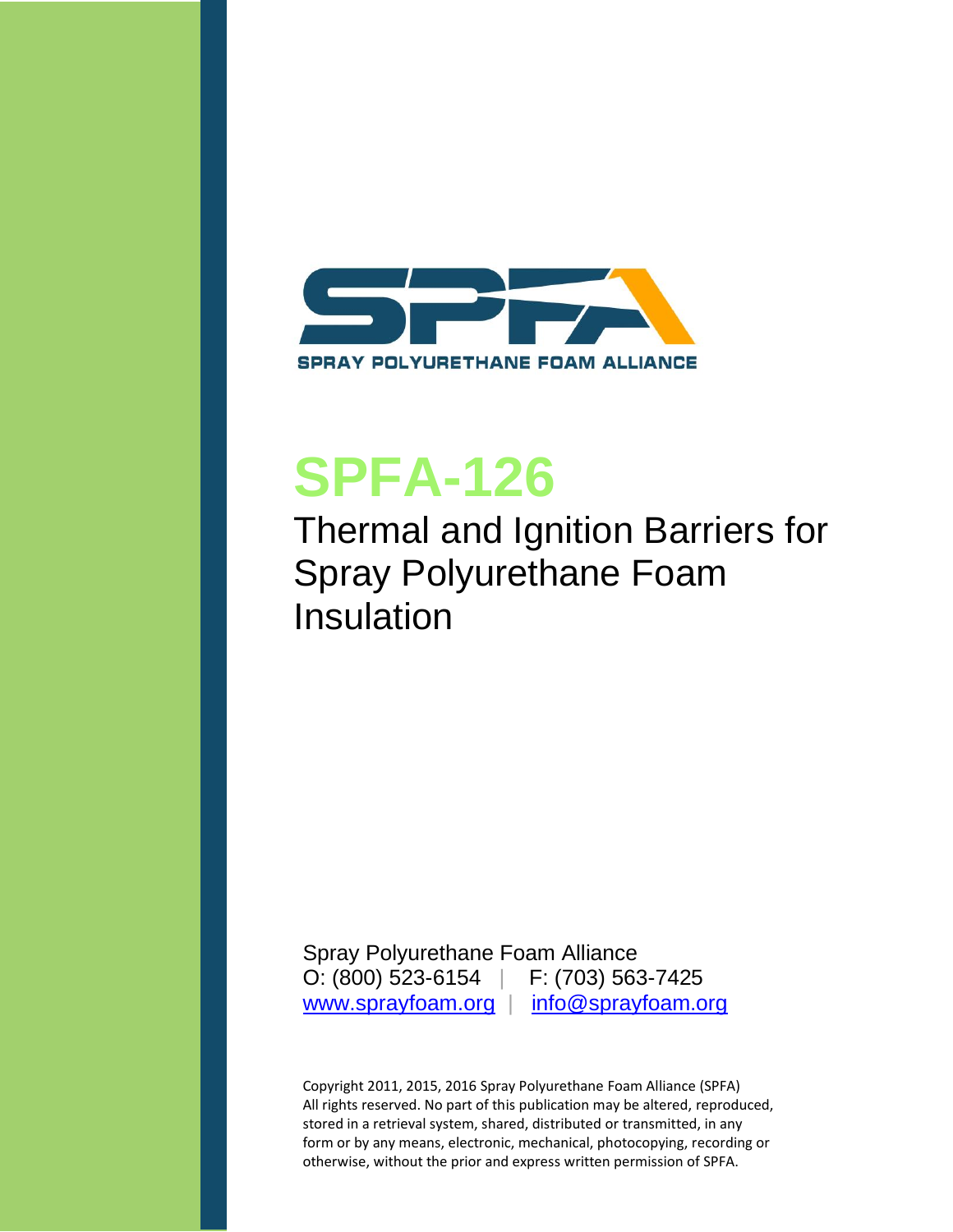

## **ABOUT SPRAY POLYURETHANE FOAM ALLIANCE (SPFA)**

Founded in 1987, the Spray Polyurethane Foam Alliance (SPFA) is the voice, and educational and technical resource, for the spray polyurethane foam industry. A 501(c)6 trade association, the alliance is composed of contractors, manufacturers, and distributors of polyurethane foam, related equipment, and protective coatings; and who provide inspections, surface preparations, and other services. The organization supports the best practices and the growth of the industry through a number of core initiatives, which include educational programs and events, the SPFA Professional Installer Certification Program, technical literature and guidelines, legislative advocacy, research, and networking opportunities. For more information, please use the contact information and links provided in this document.

#### **DISCLAIMER**

**This document was developed to aid building construction and design professionals in choosing spray-applied polyurethane foam systems. The information provided herein, based on current customs and practices of the trade, is offered in good faith and believed to be true to the best of SPFA's knowledge and belief.**

**THIS DOCUMENT IS MADE AVAILABLE "AS IS" AND WITHOUT WARRANTIES OF ANY KIND, EITHER EXPRESS OR IMPLIED, INCLUDING THE WARRANTIES OF MERCHANTABILITY, FITNESS FOR A PARTICULAR PURPOSE, SATISFACTORY QUALITY, AND NON-INFRINGEMENT. TO THE FULLEST EXTENT PERMITTED BY APPLICABLE LAW, SPFA, ITS OFFICERS, DIRECTORS, EMPLOYEES, AUTHORIZED AGENTS AND VOLUNTEERS DISCLAIM ANY AND ALL LIABILITY OR RESPONSIBILITY FOR ANY LOSSES, DAMAGES, COSTS AND/OR INJURIES OF ANY KIND OR NATURE ARISING OUT OF OR RESULTING FROM THE USE AND/OR RELIANCE UPON THE CONTENTS OF THIS DOCUMENT.**

**Individual manufacturers and contractors should be consulted for specific information. Nominal values which may be provided herein are believed to be representative but are not to be used as specifications nor assumed to be identical to finished products. SPFA does not endorse the proprietary products or processes of any individual manufacturer, or the services of any individual contractor.**

| <b>Date</b>  | <b>Sections Modified</b> | <b>Description of Changes</b>                                                                                                     |  |  |
|--------------|--------------------------|-----------------------------------------------------------------------------------------------------------------------------------|--|--|
| Dec 2011     |                          |                                                                                                                                   |  |  |
| August 2015  | All                      | Administrative changes                                                                                                            |  |  |
| August 2016  | All                      | Technical and editorial updates to<br>address new terminology<br>for<br>ignition and thermal barriers;<br>update code references. |  |  |
| January 2021 | Cover and Header         | New SPFA Logo                                                                                                                     |  |  |

#### **DOCUMENT HISTORY**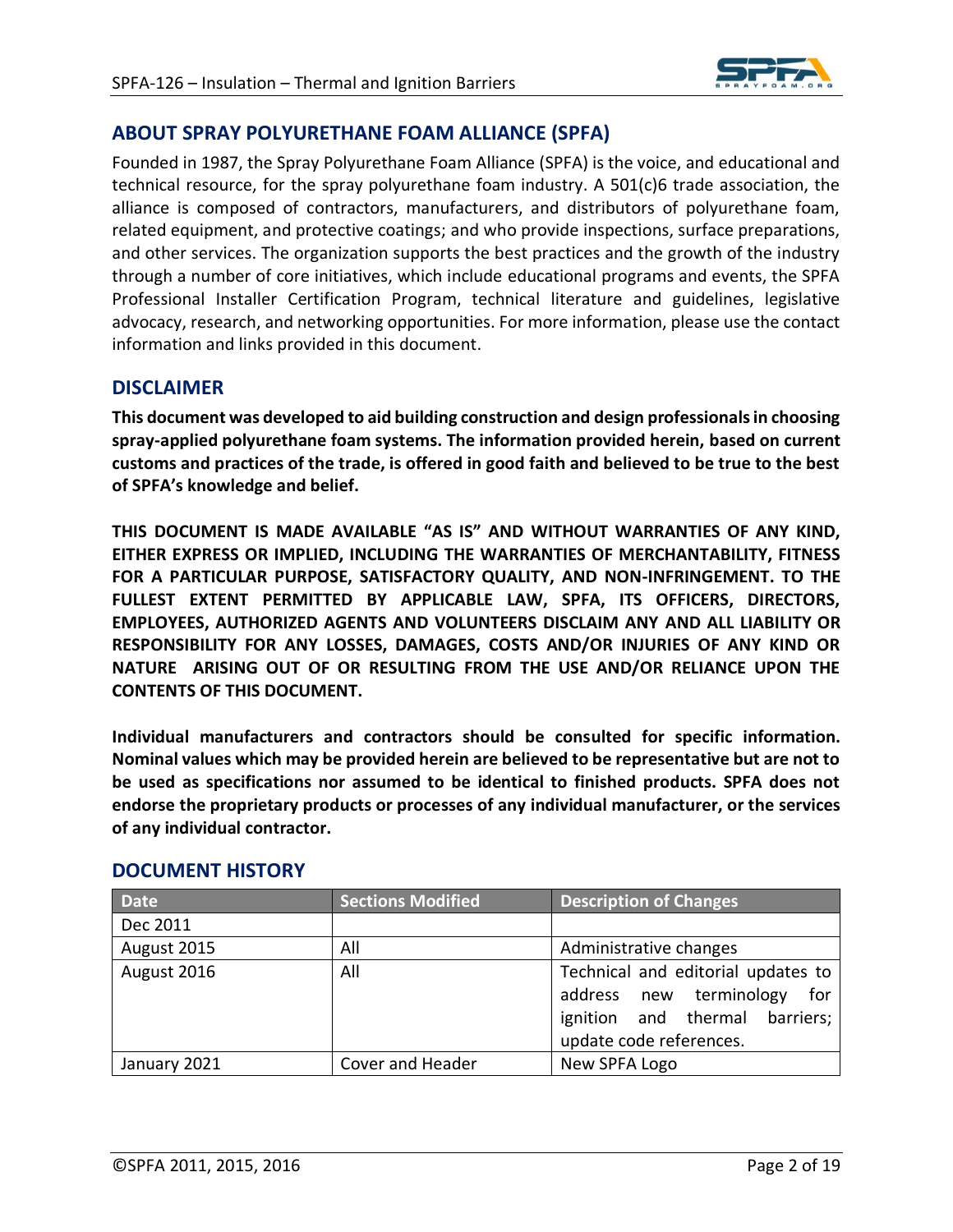

## **BUILDING ENVELOPE COMMITTEE**

#### **MISSION STATEMENT**

The mission of the Building Envelope Committee is to:

- 1. To identify, explore, develop, and communicate an understanding of technical issues, including building codes and other standards, for the SPF industry.
- 2. Provide a wide range of technical information for members and building design professionals to properly specify and install spray foam insulation.
- 3. Maintain current and develop new SPFA TechDocs and TechTips applicable to application of spray foam insulation.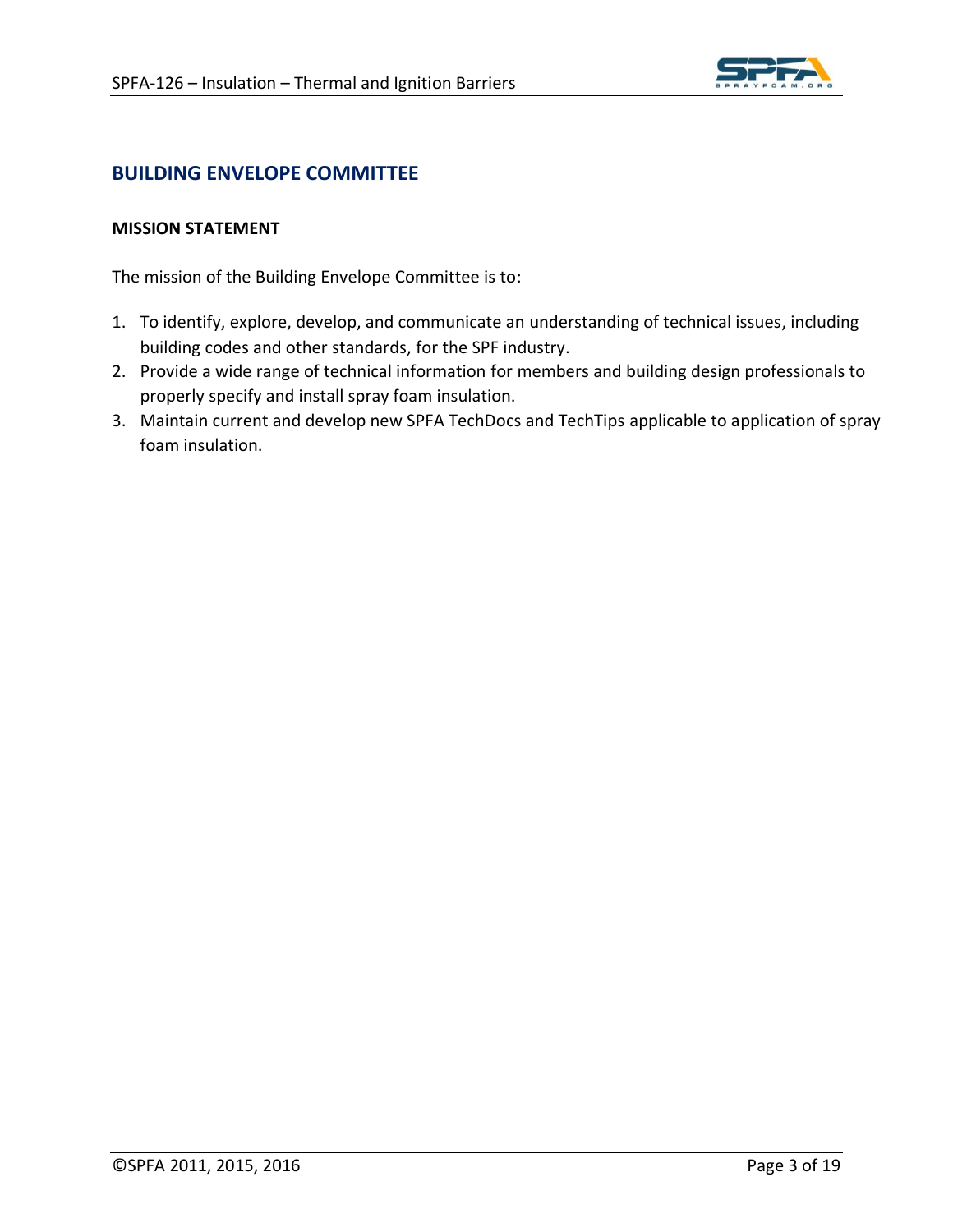

| <b>Participating Members</b>                         |                                  |  |  |
|------------------------------------------------------|----------------------------------|--|--|
| Roger Morrison (Chair)                               | John Hatfield                    |  |  |
| Deer Ridge Consulting                                | <b>Penta Roofing Consultants</b> |  |  |
| <b>Eric Banks</b>                                    | Robert Smith                     |  |  |
| <b>BASF Corporation</b>                              | Invista                          |  |  |
| Jose Luna                                            | David Mulkey                     |  |  |
| <b>Bayer Materials Science</b>                       | Invista                          |  |  |
| John Linnell                                         | John Stahl                       |  |  |
| <b>Bayer Materials Science</b>                       | Preferred Solutions, Inc.        |  |  |
| <b>Eric Machemer</b>                                 | <b>Xuaco Pascal</b>              |  |  |
| Foam Run                                             | Honeywell                        |  |  |
| <b>Bruce Schenke</b>                                 | Mary Bogdan                      |  |  |
| <b>BASF Corporation</b>                              | Honeywell                        |  |  |
| James Andersen                                       | Joshua Ackerman                  |  |  |
| <b>BASF Corporation</b>                              | Huntsman                         |  |  |
| <b>Chuck Skalski</b>                                 | <b>John Evans</b>                |  |  |
| Gaco Western                                         | Icynene                          |  |  |
| Mac Sheldon                                          | Peter Birkbeck                   |  |  |
| Demilec                                              | Icynene                          |  |  |
| <b>Chris Porter</b>                                  | <b>Mason Knowles</b>             |  |  |
| <b>Bio-Based Insulation</b>                          | <b>Mason Knowles Consulting</b>  |  |  |
| Jay Zhang                                            | Jason Hoerter                    |  |  |
| <b>Convenience Products</b>                          | <b>NCFI Polyurethanes</b>        |  |  |
| Tony Leonard                                         | Jack Moore                       |  |  |
| <b>ER Systems</b>                                    | West Roofing Systems, Inc.       |  |  |
| <b>Stuart Hayes</b>                                  | <b>Steve Crain</b>               |  |  |
| Evonik-Goldschmidt Corporation                       | The Dow Chemical Company         |  |  |
| <b>Ray Geiling</b><br>Evonik-Goldschmidt Corporation | Don Lenaker                      |  |  |

| <b>August 2016 Update Task Group</b>  |                                      |  |  |  |
|---------------------------------------|--------------------------------------|--|--|--|
| Roger Morrison (Chair)                | Lindsay Lenze, MS (Updates Chair)    |  |  |  |
| Deer Ridge Consulting                 | No-Burn, Inc.                        |  |  |  |
| William Nash, P.E.                    | Kelly Campbell                       |  |  |  |
| WDP & Associates Consulting Engineers | No-Burn, Inc.                        |  |  |  |
| Jason Hoerter                         | Gary Wolfe                           |  |  |  |
| <b>NCFI</b>                           | International Fireproof Technologies |  |  |  |
| Eric Banks                            | <b>Ted Winslow</b>                   |  |  |  |
| Intertek                              | CertainTeed                          |  |  |  |
| John Stahl                            | <b>Blake Rutherford</b>              |  |  |  |
| Preferred Solutions, Inc.             | Flame Seal                           |  |  |  |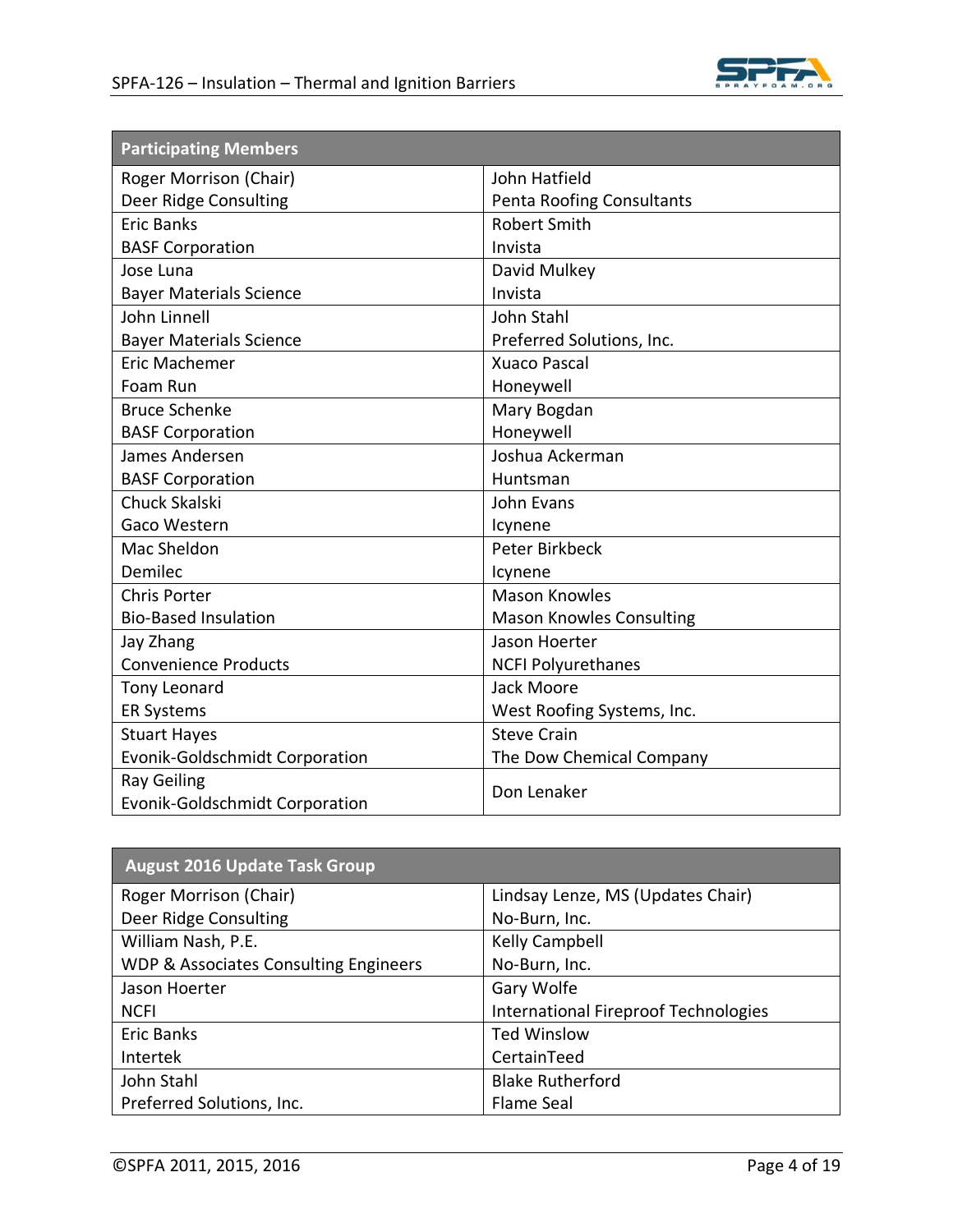

#### <span id="page-4-0"></span>**POLICY STATEMENT**

It is the policy and recommendation of the SPFA (Spray Polyurethane Foam Alliance) that spray polyurethane foams installed within the interior of buildings be covered with a thermal or ignition barrier as soon as possible after the initial application, except as an assembly specifically approved by a building code authority based on fire tests specific to the application.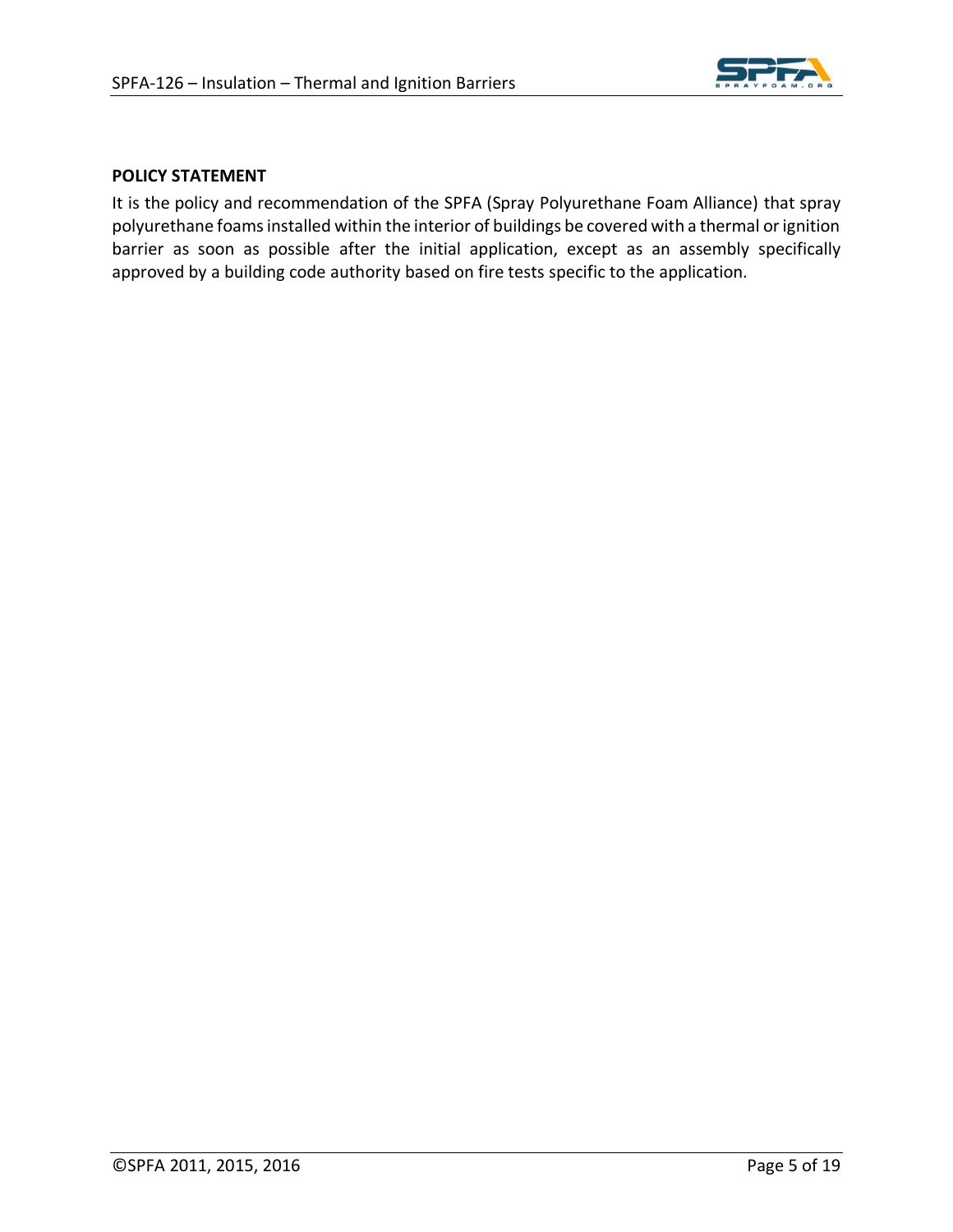# **TABLE OF CONTENTS**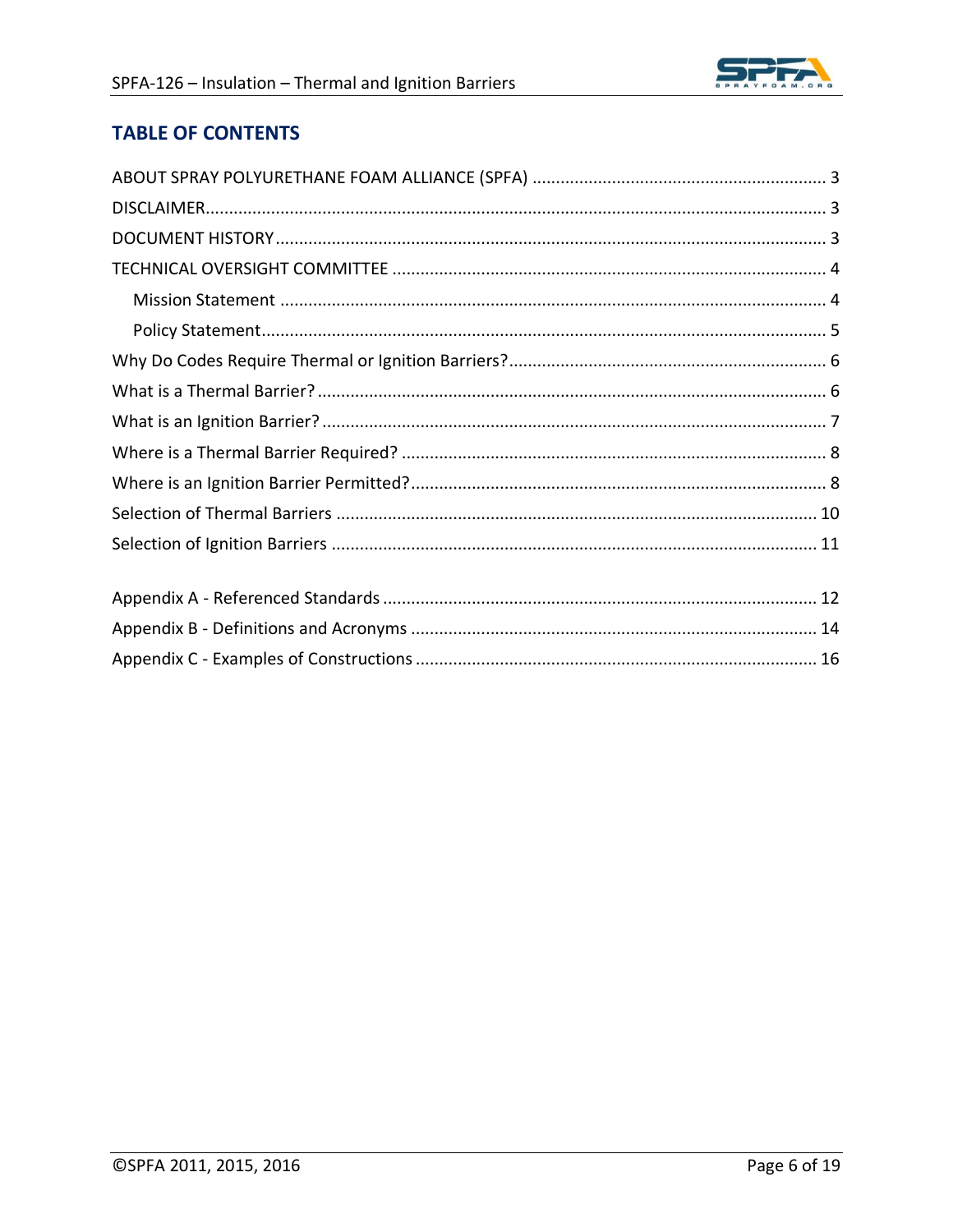

#### **WHY DO CODES REQUIRE THERMAL OR IGNITION BARRIERS?**

<span id="page-6-0"></span>SPF (spray polyurethane foam), like most other organic materials, is combustible. SPFs are formulated with flame retardants to meet the requirements of various construction codes and performance standards. Some common fire tests are [ASTM E84,](#page-13-0) UL [723](#page-13-1) and others; however, the flame spread and smoke developed indexes from these tests are used solely to measure and describe properties of products in response to heat and flame under controlled laboratory conditions. The numerical flame spread and smoke developed indexes are not intended to reflect hazards presented by SPFs or any other material under actual fire conditions.

When exposed to fire sources, such as trash fires, welding arcs, cutting torches or red-hot metal, unprotected SPF can ignite and may result in a flash fire. Although burning SPF will form a surface layer of less flammable char, the initial burning can produce combustible gases and black smoke. In confined interiors, these combustible gases can accumulate and ignite, resulting in flashover, a dangerous fire situation. Under these conditions, additional foam and other combustibles can become involved in the fire, creating additional combustible gases and feeding the fire.

For these reasons, and to allow sufficient time for occupants to escape a fire, model building codes require SPF to be covered by thermal barriers or ignition barriers, or to have the SPF assemblies meet large-scale fire tests as described in this document.

> **Note 1:** Exterior applications of SPF, such as roof systems or exterior wall assemblies, are subject to different requirements under the model building codes, such as [NFPA 285,](#page-13-2) testing and are not included in this document (SPFA 126).

Published by ICC-ES, (*International Code Council – Evaluation Services*) the following Acceptance Criteria are utilized to prepare evaluation reports for SPF systems and assemblies:

[AC377](#page-13-4) *Acceptance Criteria for Spray-Applied Foam Plastic Insulation*.

[AC456](#page-13-5) *Acceptance Criteria for Fire-Protective Coatings Applied to Spray-Applied Foam Plastic Insulation without a Code-Prescribed Thermal Barrier.*

Evaluation reports (also known as Code Compliance Research Reports and Evaluation Service Reports / ESRs) assist local building officials to determine if, when and how building materials, products, components and methods comply with the language and intent of building codes. Organizations publishing these reports have engineers on staff who are familiar with building codes and construction materials and components. Local building code officials ultimately determine code compliance and may accept or reject all or parts of these reports.

#### <span id="page-6-1"></span>**WHAT IS A THERMAL BARRIER?**

A thermal barrier is a material installed between foam plastics (including SPF) and the interior of the building which is designed to delay the temperature rise of the foam during a fire situation and to delay or prevent the foam's involvement in a fire. The [IBC](#page-13-3) (*International*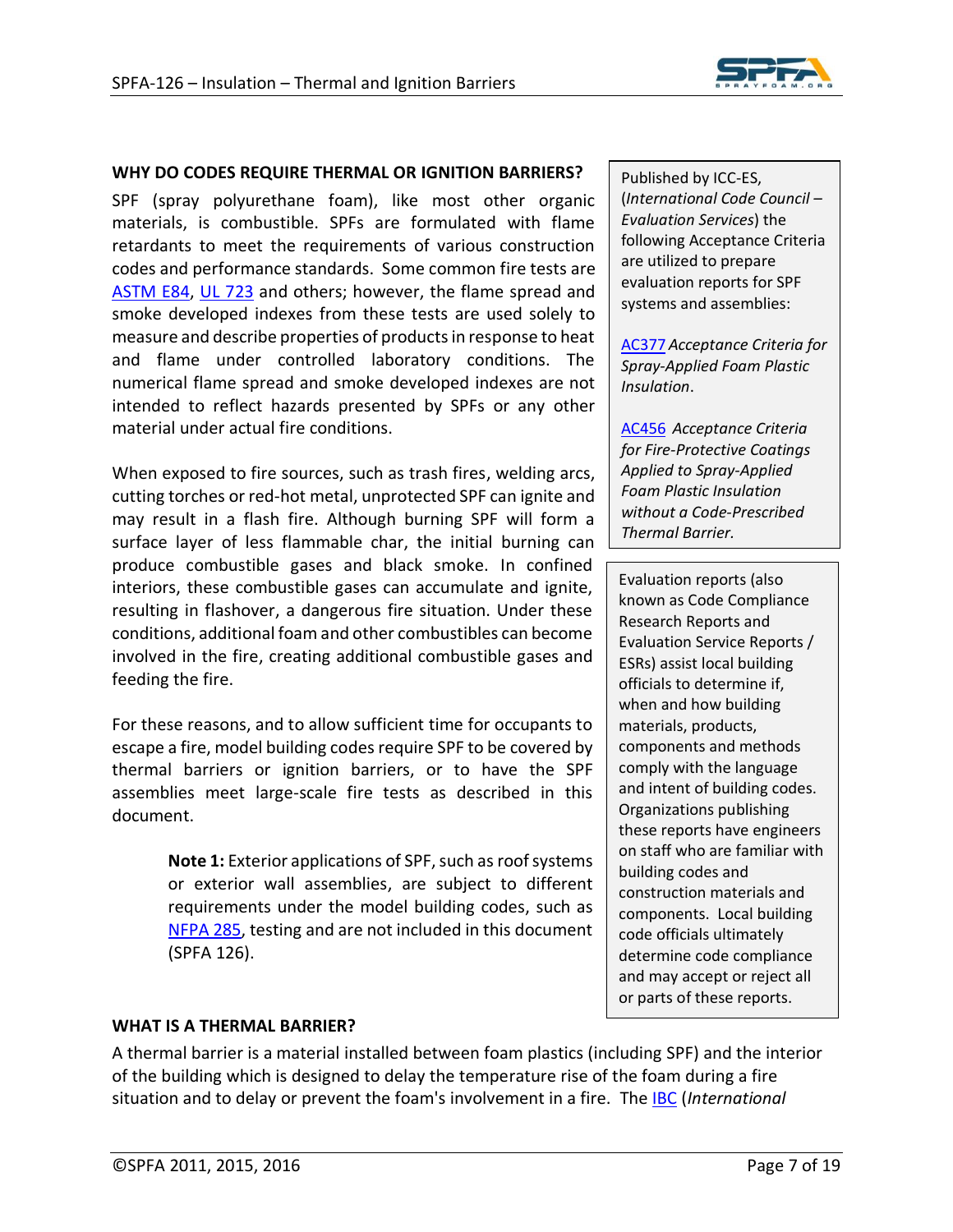

*Building Code®* ) and the [IRC](#page-13-6) *(International Residential Code®* ) define approved thermal barriers ("15-minute thermal barriers") as:

- ½ inch (12.7 mm) gypsum wallboard;
- 23/32-inch (18.2 mm) wood structural panel (IRC only); or
- a material that is tested in accordance with and meets the acceptance criteria of both the temperature transmission fire test and the integrity fire test o[f NFPA 275](#page-13-7)

[NFPA 275](#page-13-7) requires two (2) tests:

- 1. Temperature Transmission Fire Test (Part I) wherein the temperature rise of the unexposed surface of the barrier material is limited within the test standard; and
- 2. Integrity Fire Test (Part II) to establish that the barrier material will sufficiently remain in place during a fire scenario by complying with one of the following 15-minute fire test standards: [NFPA 286,](#page-13-8) [UL 1715,](#page-13-9) [FM 4880](#page-13-10) or [UL 1040.](#page-13-11)

Many assemblies without thermal barriers have earned various building code acceptances as an alternate to the use of thermal barriers over SPF based on large-scale fire testing. The assembly, consisting of either the exposed foam plastic or the foam plastic with a fire-protective product, is tested using one of the following procedures and termed an "alternative thermal barrier assembly":

- [NFPA 286](#page-13-8)
- [UL 1715](#page-13-9)
- [FM 4880](#page-13-10)
- [UL 1040](#page-13-11)

#### <span id="page-7-0"></span>**WHAT IS AN IGNITION BARRIER?**

Model building codes include a specific exception to the thermal barrier requirement in attics and crawlspaces where entry is made only for repairs or maintenance (IRC) or for the service of utilities (IBC). In these locations, the foam plastic insulation must be separated from the attic or crawlspace using an ignition barrier. Ignition barriers do not provide as much fire protection as thermal barriers but are considered acceptable for attic and crawlspaces where entry is limited.

Table 1 lists the prescriptive ignition barriers identified in the model building codes: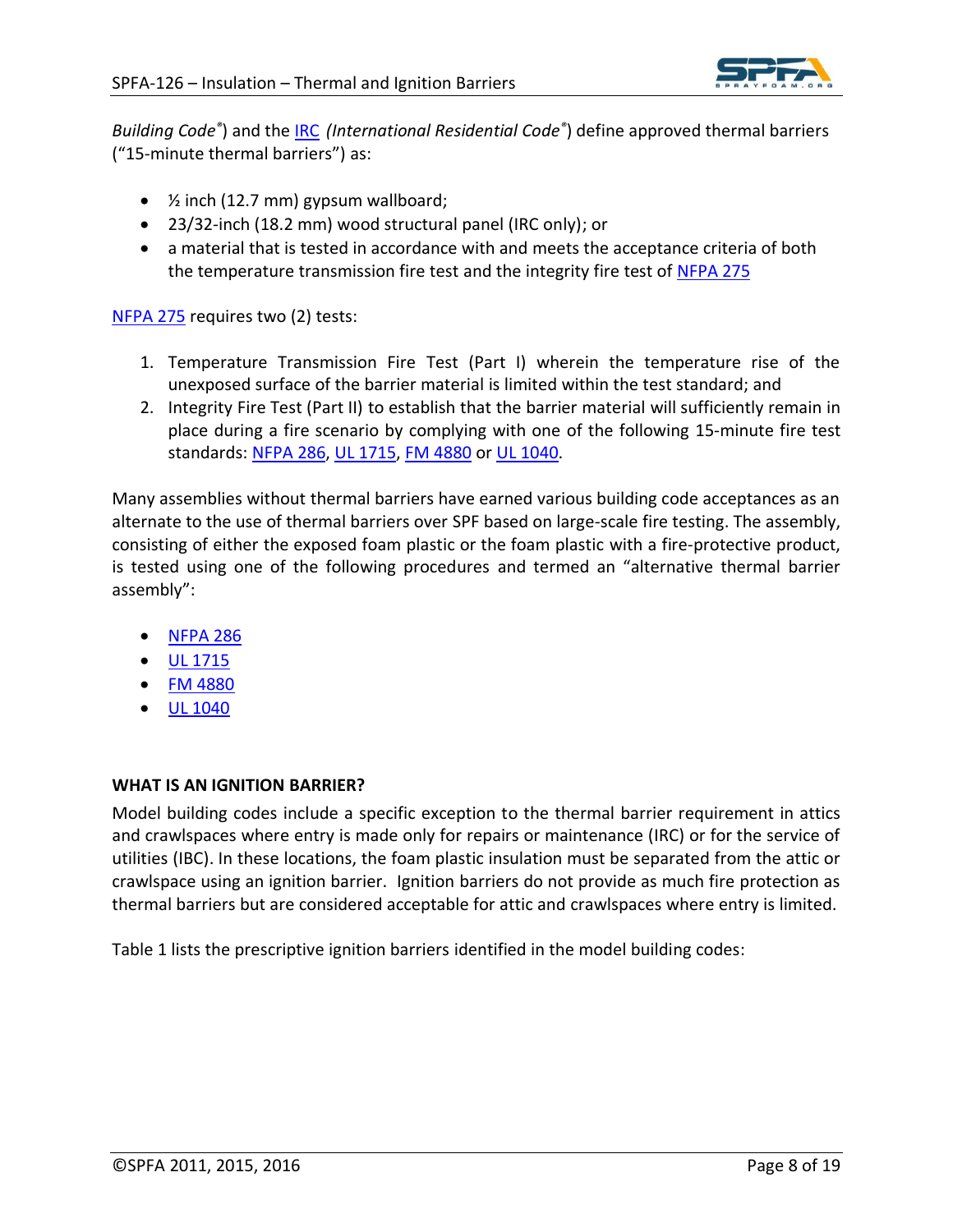

|                                                          | <b>Thickness</b>                                    | <b>2015 IBC</b>                         | <b>2015 IRC</b>      |                    |
|----------------------------------------------------------|-----------------------------------------------------|-----------------------------------------|----------------------|--------------------|
| <b>Material</b>                                          |                                                     | <b>Attics and</b><br><b>Crawlspaces</b> | <b>Attics</b>        | <b>Crawlspaces</b> |
| Mineral fiber insulation                                 | $1\frac{1}{2}$ inch (38 mm)                         | <b>YES</b>                              | <b>YES</b>           | <b>YES</b>         |
| Wood structural panels                                   | $\frac{1}{4}$ inch (6.4 mm)                         | <b>YES</b>                              | <b>YES</b>           | <b>YES</b>         |
| Particleboard                                            | thickness varies with                               | $\frac{1}{4}$ inch                      | $3/8$ inch           | $3/8$ inch         |
|                                                          | code                                                | $(6.4 \, \text{mm})$                    | $(9.5 \, \text{mm})$ | (9.5 mm)           |
| Hardboard                                                | $\frac{1}{4}$ inch (6.4 mm)                         | <b>YES</b>                              | <b>YES</b>           | <b>YES</b>         |
| Gypsum board                                             | 3/8 inch (9.5 mm)                                   | <b>YES</b>                              | <b>YES</b>           | <b>YES</b>         |
| Corrosion-resistant steel                                | base metal thickness<br>of 0.016 inch (0.406<br>mm) | <b>YES</b>                              | <b>YES</b>           | <b>YES</b>         |
| Cellulose insulation, spray-<br>applied, self-supporting | $1\frac{1}{2}$ inch (38 mm)                         | <b>YES</b>                              | <b>YES</b>           | NO.                |
| Fiber-cement panel, soffit<br>or backer board            | $\frac{1}{4}$ inch (6.4 mm)                         | <b>NO</b>                               | <b>YES</b>           | <b>NO</b>          |

#### **Table 1: Prescriptive Ignition Barriers Under the 2015 IBC and 2015 IRC**

Note: Table 1 is based on the 2015 IBC and 2015 IRC. Permissions under other code editions may vary.

Building code authorities may accept alternative ignition barrier assemblies based on large-scale tests and acceptance criteria such as that described in [AC377,](#page-13-4) Appendix X. (On attic floors only, [ASTM E970,](#page-13-12) as outlined in [AC377,](#page-13-4) may be used to qualify alternative ignition barrier assemblies.)

**Note 2:** A thermal barrier or alternative thermal barrier assembly is still required between occupied interior spaces and the attic and the crawlspace. The ignition barrier exception is only applicable to the SPF surfaces facing the attic and crawl space.

#### <span id="page-8-0"></span>**WHERE IS A THERMAL BARRIER REQUIRED?**

All model building codes require that SPF, with some exceptions, must be separated from the interior of the building by an "approved thermal barrier." Therefore, unless an exception applies, all interior SPF applications are required to be covered with an approved thermal barrier or be part of an approved alternative thermal barrier assembly.

Exceptions to the thermal barrier requirement include:

- Exterior applications as part of certain tested and classified roof assemblies.
- Certain masonry or concrete constructions.
- Certain attics and crawlspaces (see discussion under "Where Is an Ignition Barrier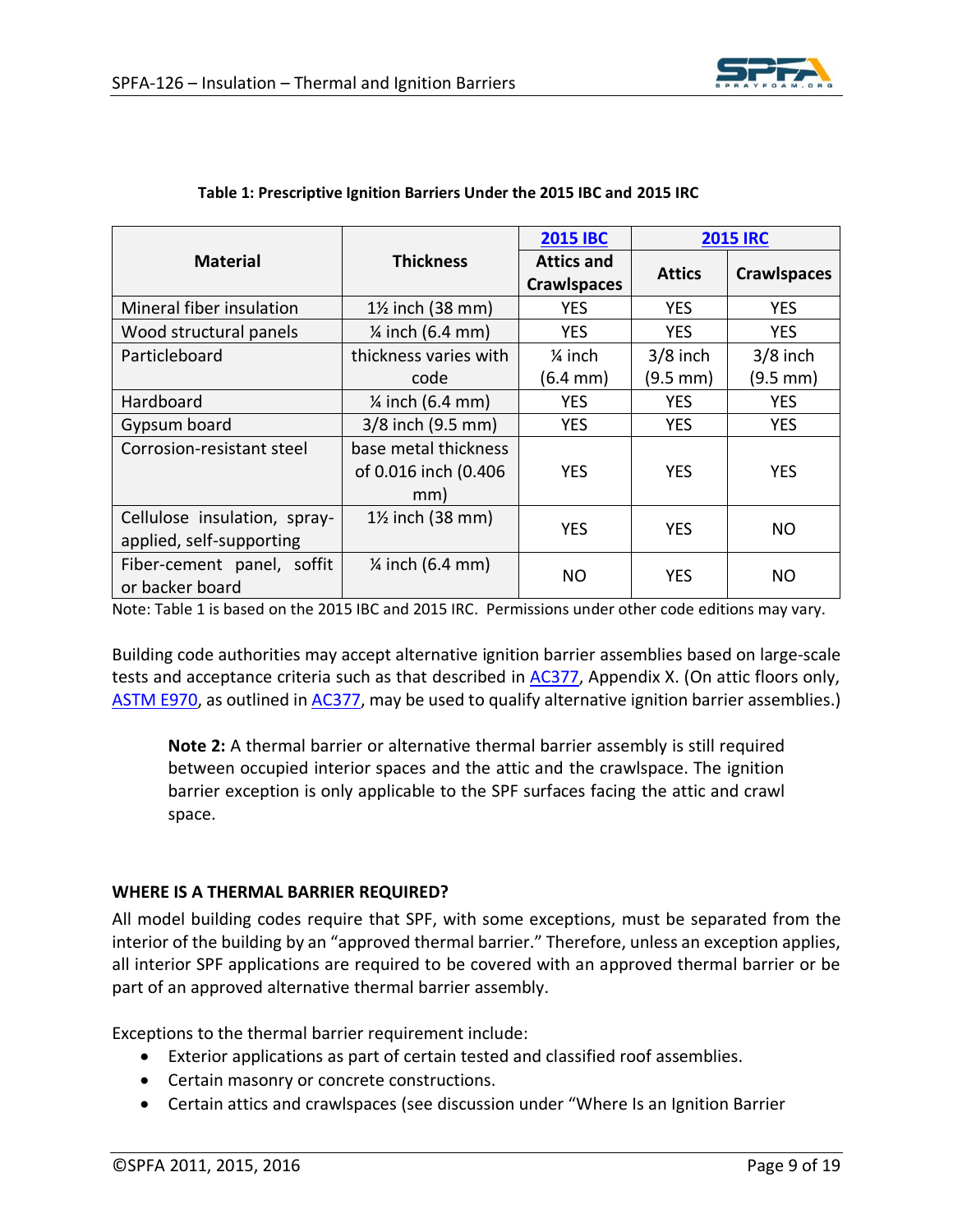

Permitted?").

- Sill plates and joist headers or rim joists limited to certain SPFs, at certain thicknesses, in Type V construction.
- Specifically-approved assemblies based on large scale tests.
- Others as provided by the model building codes.

Careful review of the specific code requirements on a case-by-case basis is recommended.

#### <span id="page-9-0"></span>**WHERE IS AN IGNITION BARRIER PERMITTED?**

The IBC and IRC permit the use of an ignition barrier as an alternative to installing a thermal barrier in attics and crawlspaces where entry is made only for repairs and maintenance (IRC) or for the service of utilities (IBC) [see Note 3 below]. Therefore, in such attics or crawlspaces, SPF surfaces need not be covered with a thermal barrier provided it is (1) covered with a prescriptive ignition barrier; or (2) part of an approved alternative ignition barrier assembly, such as those tested in accordance with [AC377,](#page-13-4) Appendix X (or [ASTM E970](#page-13-12) for attic floors only).

**Note 3:** Model building codes allow an exception to the thermal barrier requirement in attics and crawlspaces where entry is made only for repairs or maintenance (IRC) or for the service of utilities (IBC). This language is often misunderstood and misinterpreted by designers, builders, SPF applicators, and building officials alike.

While the ultimate decision is left to the discretion of the local code authority, ICC Staff and ICC-ES engineers offer the following conditions that would determine if the space is entered only for repairs, maintenance, or service of utilities:

- Limited access (hatch, small door, etc.)
- Utilities within the space including, but not limited to, HVAC equipment, ductwork, electrical lines, plumbing, wiring of any type (telephone, Internet, cable, security), radiant heating systems, sprinkler systems, etc.
- Possibility that any utility as described above may be installed in the future

Based on this interpretation of the building code, the following criteria are often applied to determine appropriate fire protection for SPF surfaces in attics and crawlspaces:

• Thermal Barrier: Thermal barriers are required whenever the attic or crawlspace is used or could reasonably be used as an auxiliary living space or for storage. Criteria for such space may include: ease of entry (such as fixed stairs), and presence of usable flooring (other than minimal pathways for equipment access). The presence of any of the previous criteria does not automatically require thermal barrier protection, but rather offers guidance on what a code official might consider when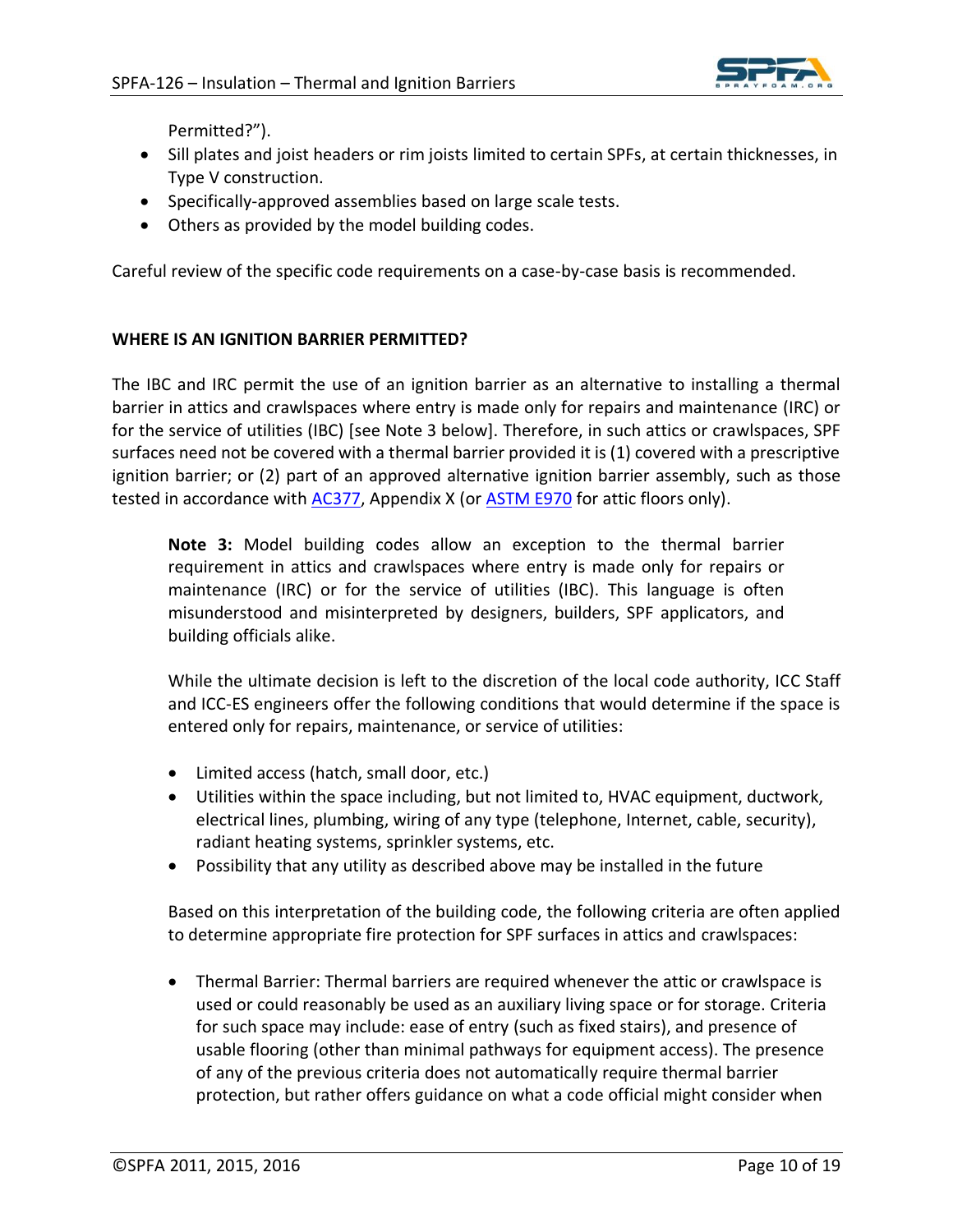

determining the use of the space.

- Ignition Barrier: Ignition barriers are required whenever the attic or crawlspace is not or could not reasonably be used as an auxiliary living space or for storage. Criteria may include difficulty of entry (for example, a hatch or opening not easily accessible) and lack of flooring.
- No Barrier: Barriers are not required whenever no access exists to the space and the space is not connected and does not communicate with other spaces. (See Note 2 regarding thermal barriers for ceiling and floor treatments.

Refer to [Appendix C](#page-15-0) Examples of Constructions for illustrations.

#### <span id="page-10-0"></span>**SELECTION OF THERMAL BARRIERS**

Generally, there are two options:

- 1. Thermal Barriers: The IBC and IRC specifically identify ½ inch gypsum wall board and 23/32-inch wood structural panel (IRC only) as thermal barriers. Additionally, these codes define materials which have been tested in accordance with [NFPA 275](#page-13-7) (parts I and II) as thermal barriers. Typical tested thermal barrier materials include:
	- Spray-applied cementitious materials
	- Spray-applied cellulosic materials
	- Portland cement plaster
	- Other various proprietary materials
- 2. Alternative Thermal Barrier Assemblies: SPF may be covered with various fire-protective products or left exposed provided the assembly has been specifically approved on the basis of large-scale fire testing representing the actual end-use configuration. Alternative thermal barrier assemblies may have a currently valid evaluation report. Local code officials are permitted to allow the use of an alternative thermal barrier assembly which has not been issued an evaluation report provided that data satisfactory to the code official is submitted for

Unless otherwise approved by the local code official, the following limitations apply to thermal barriers and alternative thermal barrier assemblies:

- 1. SPF must be installed at thicknesses and density equal to or less than tested.
- 2. Fire-protective materials must be installed at thicknesses equal to or greater than tested.
- 3. SPF formulations and fire-protective materials must conform to that which was tested.

approval. IRC and IBC identify the following tests for alternative thermal barrier assemblies:

- [NFPA 286](#page-13-8)
- $\bullet$  UL  $1715$
- [UL 1040](#page-13-11)
- [FM 4880](#page-13-10)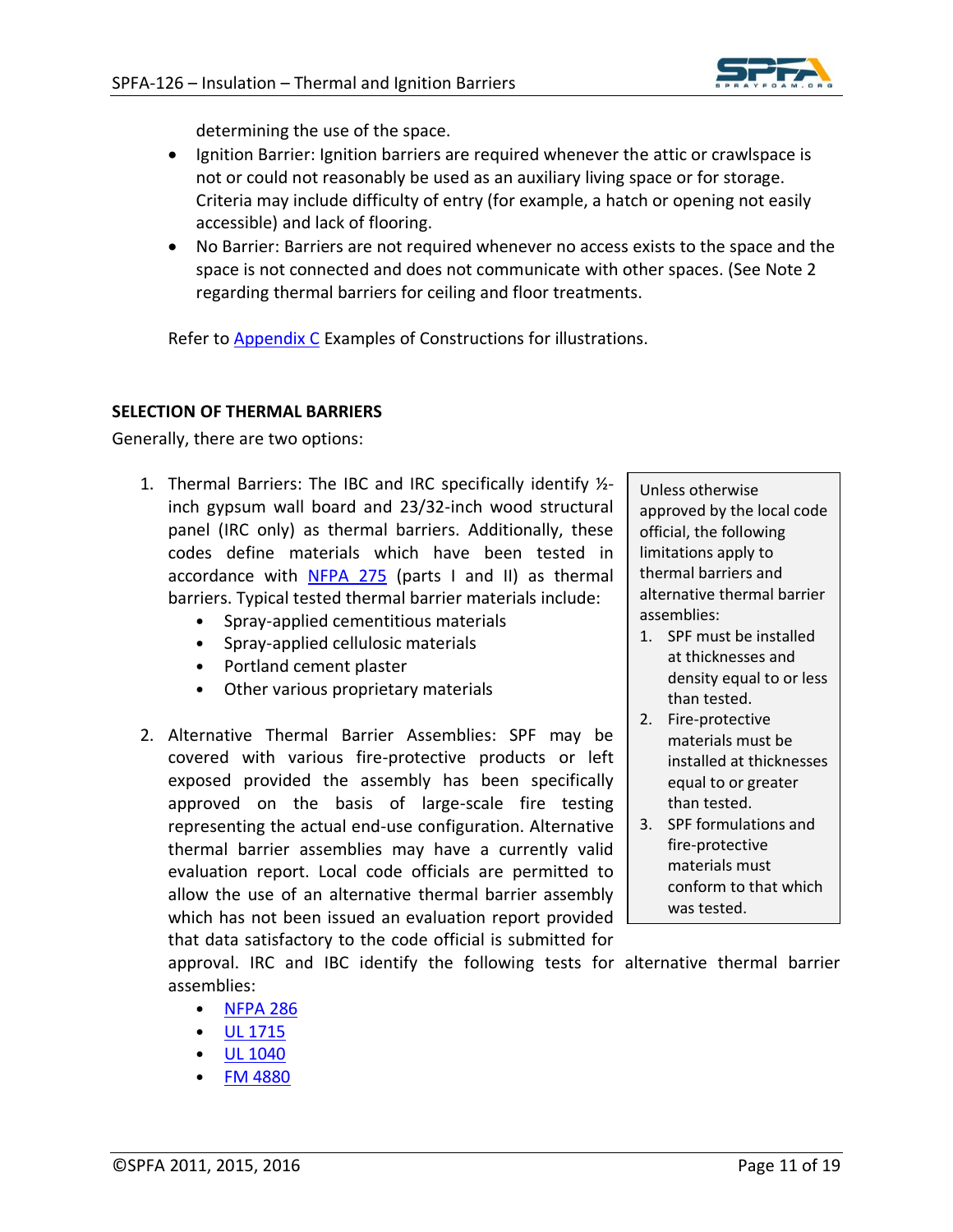

Evaluation reports can assist local code officials in determining the code compliance of tested thermal barriers and alternative thermal barrier assemblies. Local code officials are permitted to approve the use of a tested thermal barrier or alternate thermal barrier assembly that has not been issued an evaluation report provided that data satisfactory to the code official is submitted for approval.

#### **Alternative ignition barrier assemblies tested under Appendix X or ASTM E970 are NOT alternative thermal barrier assemblies.**

#### <span id="page-11-0"></span>**SELECTION OF IGNITION BARRIERS**

Generally, there are two options:

- 1. Prescriptive ignition barriers: These are specifically named in the IBC and IRC by type and thickness (for a list, see Table 1 in the "What is an Ignition Barrier" section above).
- 2. Alternative Ignition Barrier Assemblies: SPF may be covered with various fire-protective products or left exposed provided the assembly has been specifically approved by the local code official on the basis of Appendix X or [ASTM E970](#page-13-12) (attic floors only) testing. Proof of appropriate testing supported by an evaluation report may be required. Additional limitations (to those under the codes for prescriptive ignition barriers) may apply to alternative ignition barrier assemblies (see Note 4).

Unless otherwise approved by the local code official, the following limitations apply to alternative ignition barrier assemblies:

- 1. SPF must be installed at thicknesses and density equal to or less than tested.
- 2. Fire-protective materials must be installed at thicknesses equal to or greater than tested.
- 3. SPF formulations and fire-protective materials must conform to that which was tested.

**Note 4:** Appendix X limits the use of alternative ignition barrier assemblies in attic and crawl spaces as follows [cited from AC-377 version approved April 2016]:

- a. Entry to the attic or crawl space is only to service utilities, and no storage is permitted.
- b. There are no interconnected attic or crawl space areas.
- c. Air in the attic or crawl space is not circulated to other parts of the building.
- d. Attic ventilation is provided when required by IBC Section 1203.2 or IRC Section R806, except when air-impermeable insulation is permitted in unvented attics in accordance with the 2015 IBC Section 1203.3, 2012 IRC Section R806.5, 2009 IRC Section R806.4. Under-floor (crawl space) ventilation is provided when required by 2015 IBC Section 1203.4 (2012, 2009 and 2006 IBC Section 1203.3) or IRC Section R408.1, as applicable.
- e. The foam plastic insulation is limited to the maximum thickness and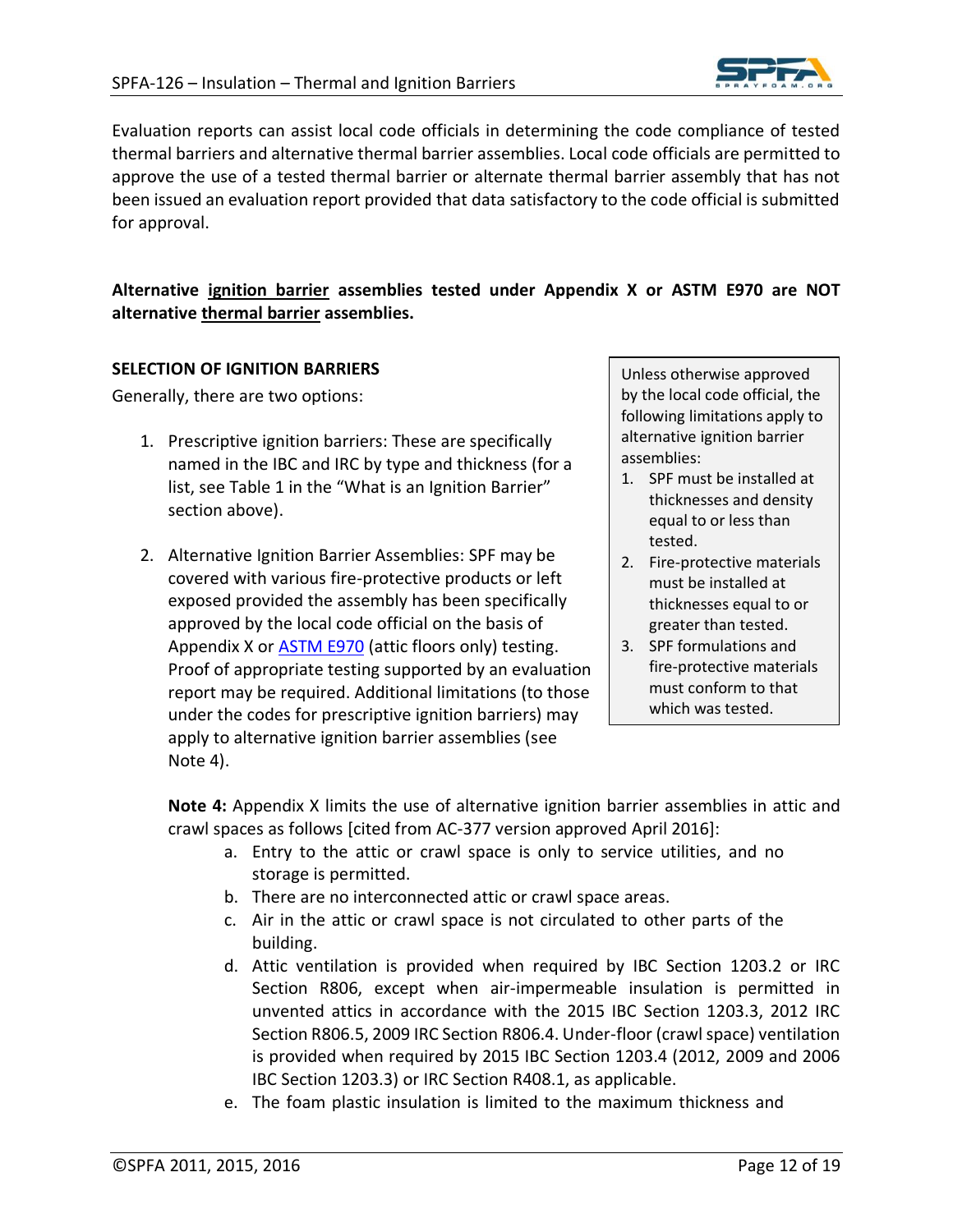

density tested.

- f. Combustion air is provided in accordance with IMC Section 701 (2006 IMC Sections 701 and 703).
- g. The installed coverage rate or thickness of coatings, if part of the insulation system, shall be equal to or greater than that which was tested.

<span id="page-12-0"></span>**Caution:** Just because a material is advertised as a "thermal barrier", "ignition barrier" or an assembly not requiring a thermal or ignition barrier, it does not mean that it has been approved by a local code official. Ask for an evaluation report, test data, local code approvals, listings or other written indications of acceptability under the code to be sure that the product or assembly selected offers the fire protection that the code requires.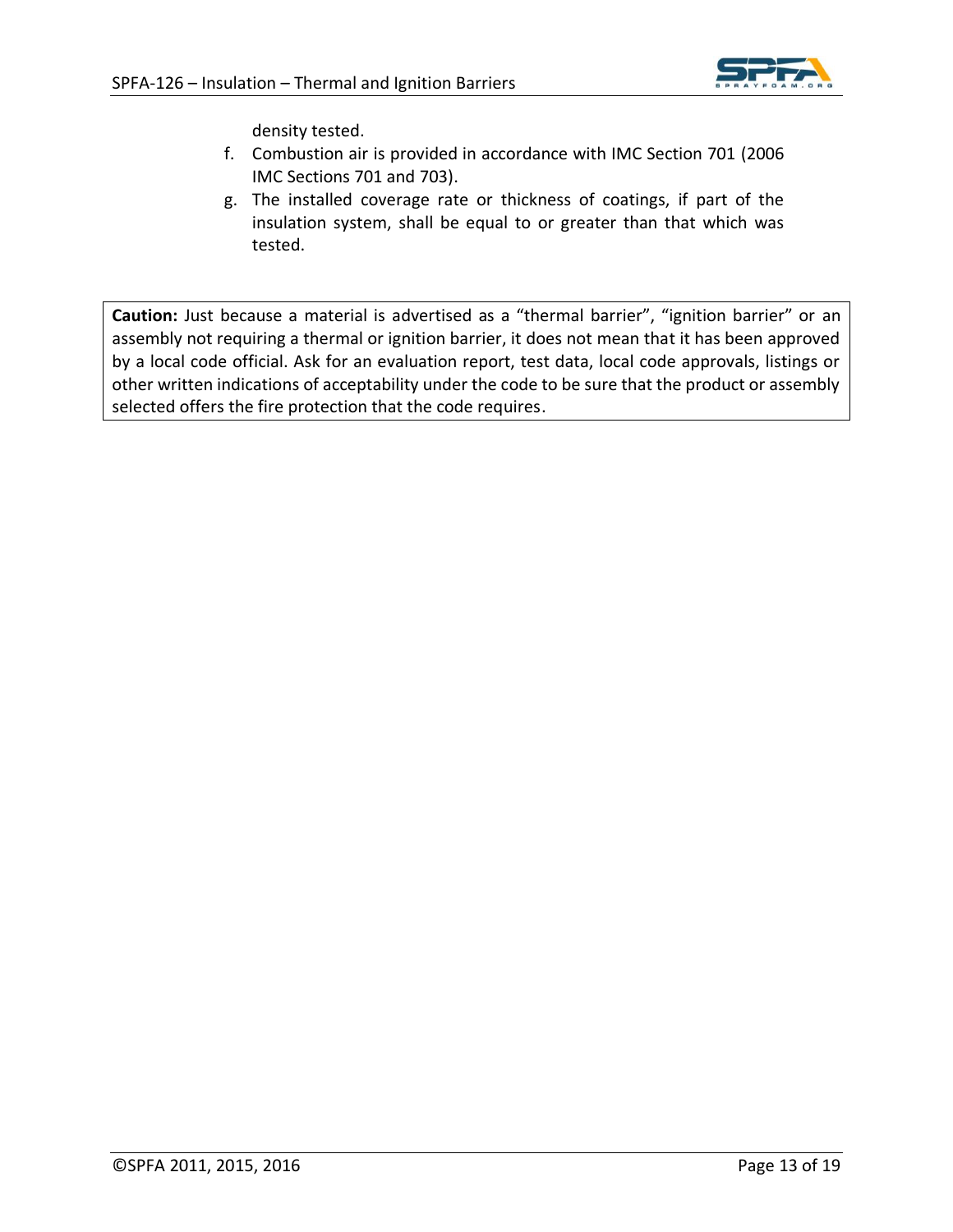

# **APPENDIX A**

# **Referenced Standards**

<span id="page-13-4"></span>**AC 377:** *Acceptance Criteria for Spray-Applied Foam Plastic Insulation.* International Code Council Evaluation Service. Approved April 2016, [http://shop.iccsafe.org/es](http://shop.iccsafe.org/es-acceptance-criteria.html)[acceptance-criteria.html.](http://shop.iccsafe.org/es-acceptance-criteria.html)

<span id="page-13-5"></span>**AC 456:** *Acceptance Criteria for Fire-Protective Coatings Applied to Spray-Applied Foam Plastic Insulation without a Code-Prescribed Thermal Barrier*: International Code Council Evaluation Service. Approved October 2015, [http://shop.iccsafe.org/es-acceptance](http://shop.iccsafe.org/es-acceptance-criteria.html)[criteria.html](http://shop.iccsafe.org/es-acceptance-criteria.html)

<span id="page-13-0"></span>**ASTM E84:** *Standard Test Method for Surface Burning Characteristics of Building Materials*

<span id="page-13-12"></span>**ASTM E970:** *Standard Test Method for Critical Radiant Flux of Exposed Attic Floor Insulation Using a Radiant Heat Energy Source.*

<span id="page-13-10"></span>**FM 4880:** *Approved Standard for Class I Fire Rating of Insulated Wall or Wall and Roof/Ceiling Panels, Interior Finish Materials or Coatings and Exterior Wall Systems.*

<span id="page-13-3"></span>**IBC:** International Code Council (2015). *International Building Code*. Country Club Hills, IL: International Code Council.

<span id="page-13-6"></span>**IRC:** International Code Council (2015). *International Residential Code*. Country Club Hills, IL: International Code Council.

<span id="page-13-7"></span>**NFPA 275:** National Fire Protection Association (NFPA). *NFPA 275 Method of Fire Tests for The Evaluation of Thermal Barriers*. Battery Park, MA: National Fire Protection Association.

<span id="page-13-2"></span>**NFPA 285:** *Standard Fire Test Method for Evaluation of Fire Propagation Characteristics of Exterior Non-Load-Bearing Wall Assemblies Containing Combustible Components.* Battery Park, MA: National Fire Protection Association.

<span id="page-13-8"></span>**NFPA 286:** *Standard Methods of Fire Tests for Evaluating Contribution of Wall and Ceiling Interior Finish to Room Fire Growth* (Note: NFPA 286 does not include pass/fail criteria within it; the criteria are specifically defined within the IBC and IRC). Battery Park, MA: National Fire Protection Association.

<span id="page-13-1"></span>**UL 723:** *Standard for Test for Surface Burning Characteristics of Building Materials*

<span id="page-13-11"></span><span id="page-13-9"></span>**UL 1715**: *Standard for Fire Test of Interior Finish Material.* **UL 1040:** *Standard for Fire Test of Insulated Wall Construction.*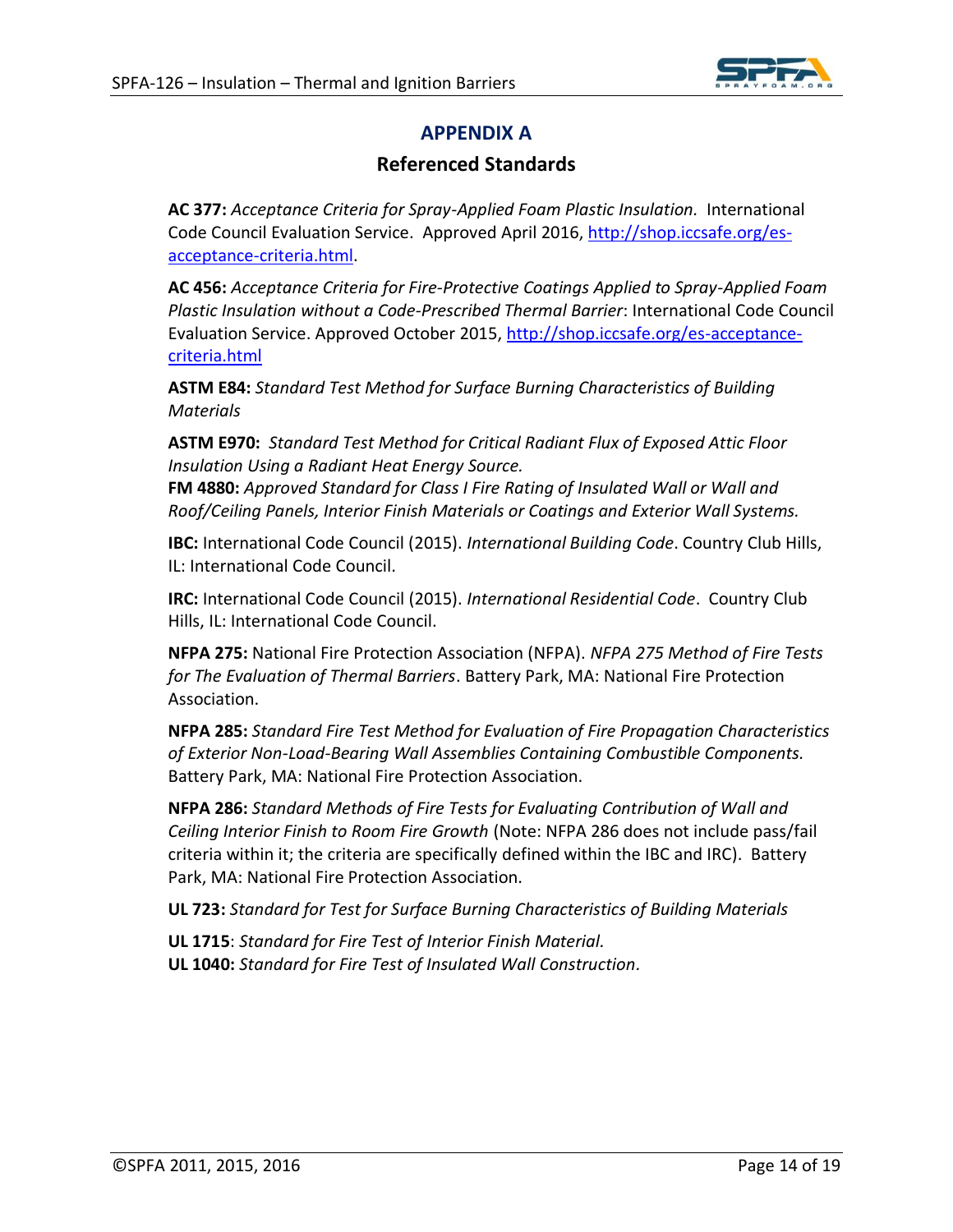

# **APPENDIX B**

# **Definitions and Acronyms**

<span id="page-14-0"></span>**15-Minute Thermal Barrier:** (see Thermal Barrier)

**AC: Acceptance Criteria** are developed by the ICC-ES technical staff in consultation with the report applicant and with input from interested parties. Acceptance Criteria are used as a guide to develop evaluation reports.

**Alternative Ignition Barrier Assembly:** An assembly consisting of either the exposed SPF or the SPF with a fire-protective product that complies with the conditions of acceptance of Appendix X or for attic floors, complies with ASTM E970.

**Alternative Thermal Barrier Assembly:** An assembly consisting of either the exposed SPF or the SPF with a fire-protective product that complies with the Special Approval section of the IBC or the Specific Approval section of the IRC. Referenced test procedures include NFPA 286, UL 1715, FM 4880 or UL 1040.

**Appendix X:** A fire test protocol based on, but less severe than, NFPA 286 to qualify alternative ignition barrier assemblies. Details of this test protocol may be found in AC377.

**Approved:** Acceptable to the building official.

**Building Official:** The officer or other designated authority charged with the administration and enforcement of the building code.

**Evaluation Report**: Report provided by an accredited or qualified third-party reporting results of technical evaluations of data for compliance with a standard or set of criteria. In the context of buildings and construction, these reports commonly evaluate compliance of a product or assembly with the relevant requirements of the construction codes, consensus standards or acceptance criteria. Evaluation reports are used to help confirm code-compliance of products and assemblies.

**ICC: International Code Council** [\(www.iccsafe.org\)](http://www.iccsafe.org/) The ICC formed in 1994 by the merger of BOCA, ICBO and SBCCI to promulgate a common set of model building codes. Codes developed by the ICC are commonly referred to at the I-CODES.

**ICC-ES: International Code Council Evaluation Services** [\(www.icc-es.org\)](http://www.icc-es.org/) , is a nonprofit, limited liability company (ICC subsidiary) that performs technical evaluations of building products, components, methods, and materials.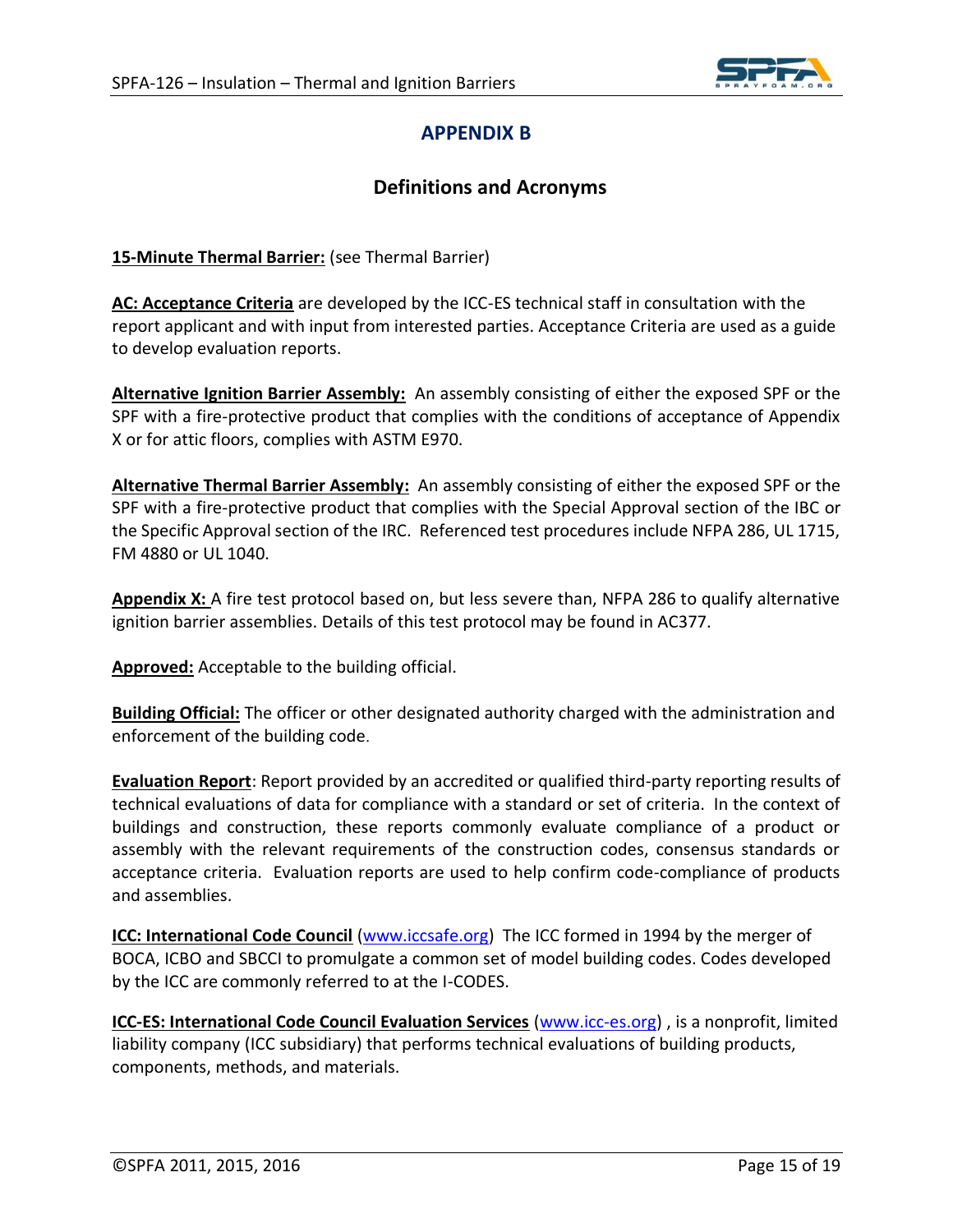

**Ignition Barrier:** A building code permitted protective covering applied over foam plastic insulations, including SPF, in attics and crawlspaces to increase the time it takes for the foam plastic to become involved in a fire. Ignition barriers do not provide as much fire protection as thermal barriers. The building code restricts the use of ignition barriers to attics and crawlspaces of limited access (check the local building code for specific requirements).

**NFPA: National Fire Protection Association** [\(www.nfpa.org\)](http://www.nfpa.org/), is a global nonprofit organization, established in 1896, devoted to eliminating death, injury, property and economic loss due to fire, electrical and related hazards.

**Thermal Barrier:** A material installed over spray polyurethane foam (and other foam plastics) designed to slow the temperature rise of the foam during a fire situation and delay its involvement in the fire. With certain exceptions, building codes require that SPF be separated from interior spaces with a thermal barrier. Building codes define thermal barriers as those specifically listed in the code (such as ½-inch gypsum wallboard) or those tested in accordance with NFPA 275 (meeting both the Temperature Transmission Fire Test and the Integrity Fire Test).

# **APPENDIX C**

# **Examples of Constructions**

<span id="page-15-0"></span>In Figures C1-C7, the following terms are interchangeable:

- 1. Alternative ignition barrier assemblies with ignition barriers;
- 2. Alternative thermal barrier assemblies with thermal barriers.

**Ignition barriers and alternative ignition barrier assemblies are NOT interchangeable with thermal barriers and alternative thermal barrier assemblies.**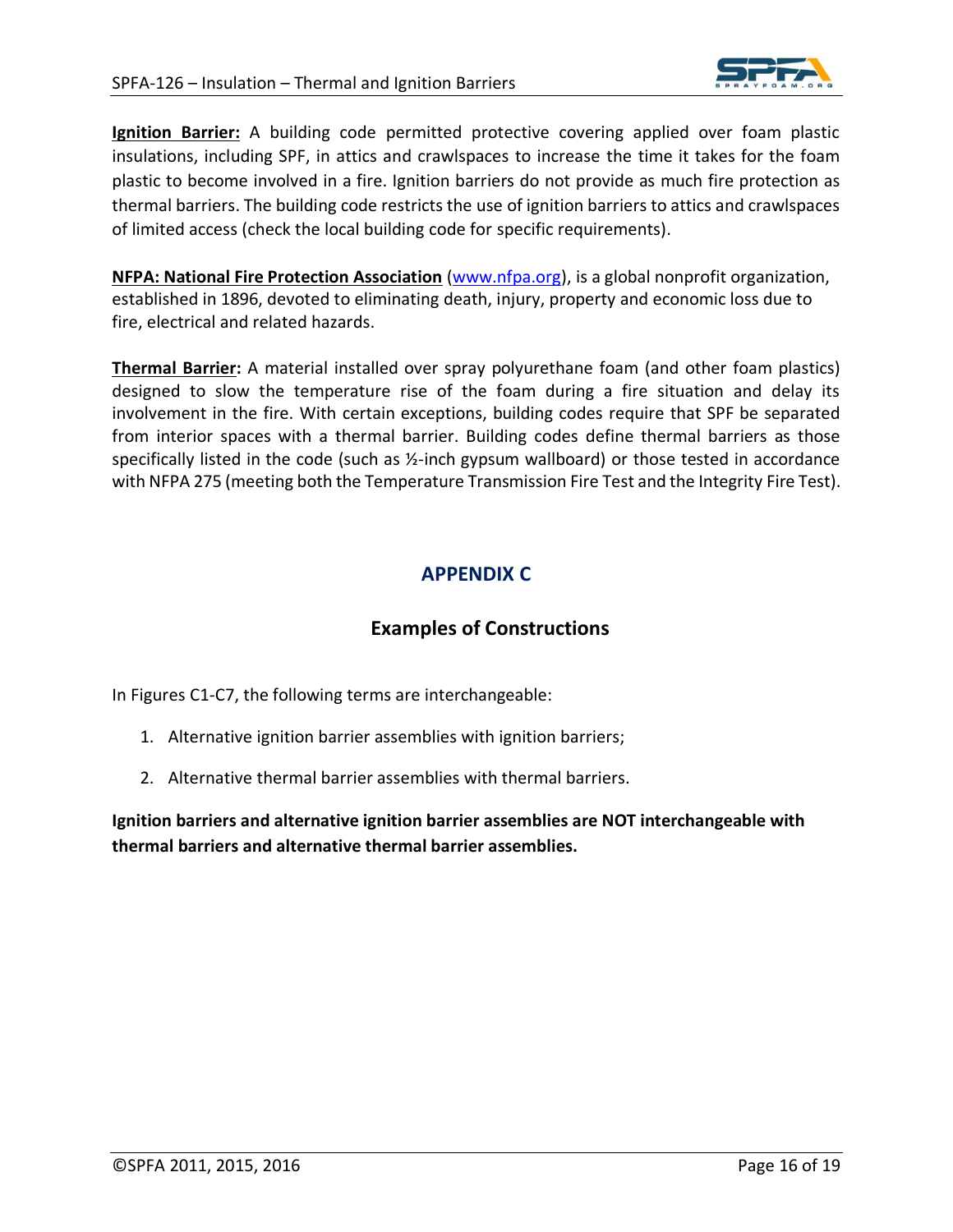



**FIGURE C1 – Thermal and ignition barrier requirements for unvented attics and crawlspaces having limited access and no storage**



**FIGURE C2 – Thermal barrier requirements for unvented attics and crawlspaces with unlimited access or used for storage**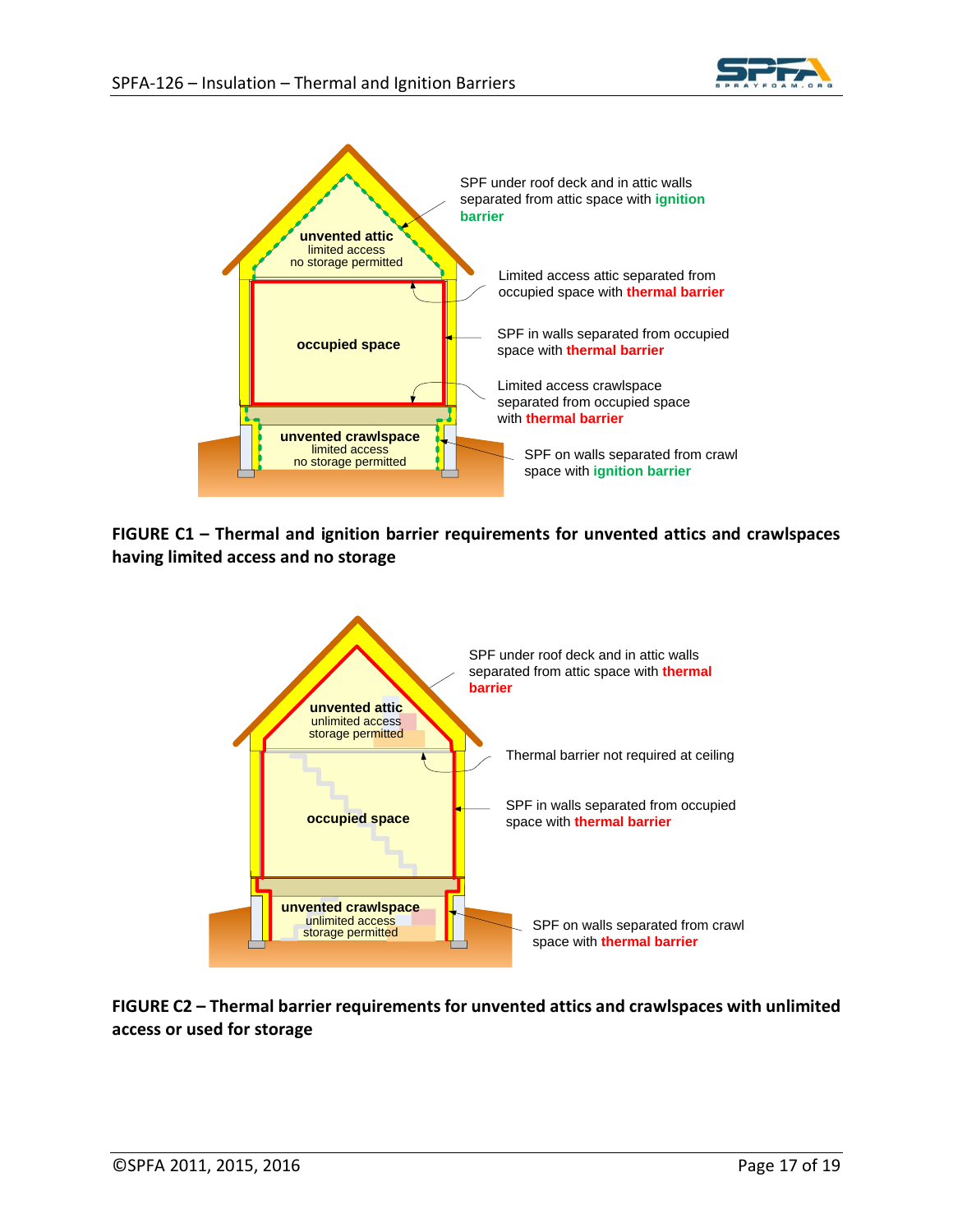



#### **FIGURE C3 – Thermal and ignition barrier requirements for vented attics and crawlspaces with limited access**



**FIGURE C4 – Thermal barrier requirements for vented attics and crawlspaces with unlimited access**